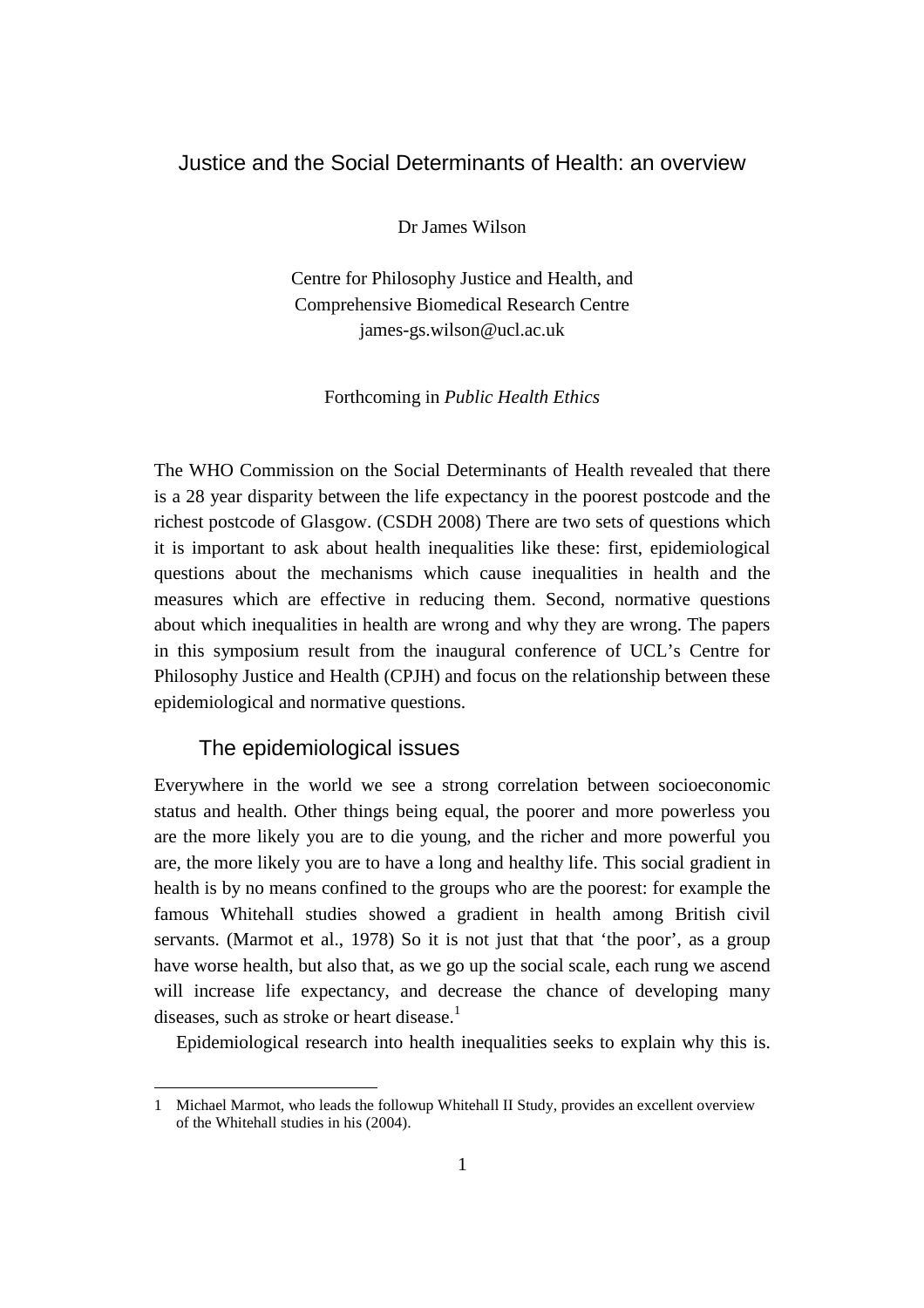There are three potential types of causes which we need to combine to explain the correlation: first, the causal contribution of poor health to lower socioeconomic status; second, the causal contribution of lower socioeconomic status to poor health and finally the causal contribution of other factors which cause *both* lower socioeconomic status *and* ill health. Understanding the different causes of ill health puts us in a better cognitive position to intervene to prevent them, so working out how to parcel out the relevant causal factors is important.

However, as Wolff (2009) points out, knowing the cause of something is not a sufficient condition for being able to reverse or prevent it. The causal chains may be highly complex and so it may not be possible to reverse a particular effect simply by reversing the particular cause. In other cases, the damage done by a particular cause may be irreparable. But without such causal insight our interventions are no better than guesswork. Moreover, understanding when and how we can intervene is also important for judgements of fairness: inequalities in health which we are in a position to prevent or ameliorate are more problematic than those we are not.

While there is undoubtedly some causal relationship between ill health and poverty (in as much as people who have chronic illness will be less likely to be in full-time work than those who do not), it is clear that only a portion of the correlation between ill health and socioeconomic status can be explained by the hypothesis that it is ill health that causes poverty.<sup>2</sup> The rest must be due either to the direct effects of socioeconomic status on health, or other factors which are correlated with both.

As is brought out nicely by Sridhar Venkatapuram's contribution to this symposium, the role of causation in epidemiology requires special attention. First, as Geoffrey Rose (1985) argued, in epidemiology we are interested in the determinants of *incidence rates* of diseases. These determinants will often be different from the factors which cause a particular individual to have a disease in a particular case.

Second, we should distinguish between proximal and more distal causes between for instance the immediate cause of death, and the causes of the immediate cause of death. Thinking in terms of the "causes of causes" will usually give us more explanatory power than confining ourselves merely to proximal causes. However, it is far from clear whether we can determine what the "causes

<sup>2</sup> For example, Chandola et al. (2003) argue that in the Whitehall study, the effect of social position on health was over two and a half times greater than the effect of health on social position. Clearly the size of the causal effect of health on socioeconomic status will vary from country to country and from situation to situation, depending on the level of support a society provides for those unable to work through illness. But nowhere is it plausible to attribute *all* the socioeconomic gradient in health to health selection.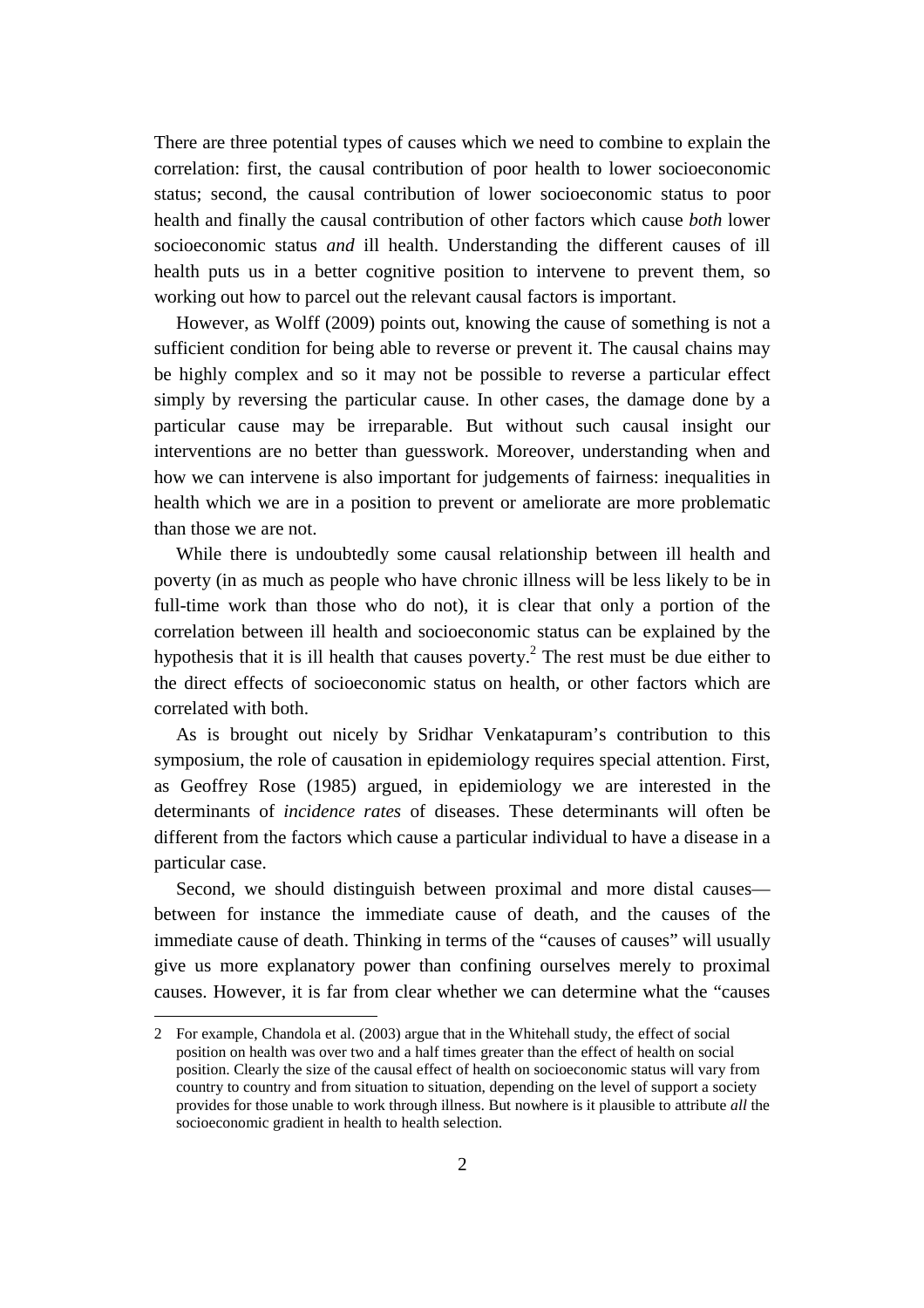of the causes" of ill health are in a way that prescinds from social theory and normative judgements.

#### Absolute and relative income

A second important point about the epidemiological evidence is that once we get above a certain GDP per capita income, there seems to be relatively little correlation between a country's absolute level of GDP and its average life expectancy. So, for instance, Cuba and Costa Rica have life expectancies very close to the USA despite being much poorer. However *within* each country we do see the same robust correlation between socioeconomic status and life-expectancy that we have been considering. This fact calls for explanation.

There are two chief ways of explaining this: the absolute income hypothesis, and the relative income hypothesis.<sup>3</sup> The absolute income hypothesis thinks of deprivation in the same ways as we think about the air on a mountain: as we get higher, it is more difficult to breathe; as deprivation increases, it is more difficult to maintain the conditions necessary for health. Importantly, just as in the case of the mountain, the position that others are in has no effect on one's own condition: the fact that others are down in the village in comfort does not make it any harder to breather on the slopes of the mountain.<sup>4</sup>

On the absolute income hypothesis, the fact that increasing GDP per capita does not seem to have very much of an effect on life expectancy once we get above a threshold can be explained by two factors. First, GDP per capita tells us only what the total amount of income generated by a country divided by its population is. The resources in richer societies are often distributed in a highly unequal way, with the vast majority of the resources being in the hands of the upper quintile. Second, due to greater commoditisation and other features, it can be much more expensive to maintain a healthy lifestyle in a richer country than it is elsewhere. In short according to the absolute income interpretation, people who are poor in rich countries have worse health because they lack the level of resources necessary to flourish in their particular society.

The relative income hypothesis allows that absolute levels of income and resources make a difference (particularly below the threshold), but maintains that above this threshold questions of *relative* income become particularly important. On this hypothesis, it is not so much that those who are poor in rich countries

<sup>3</sup> In their review of the literature, Wagstaff and Doorslaer (2000) and Lynch et al (2004) also consider a number of different variants on these basic ideas.

<sup>4</sup> I borrow this analogy from Parfit (1997), though he uses it in the context of explaining the difference between egalitarian and prioritarian theories of distribution.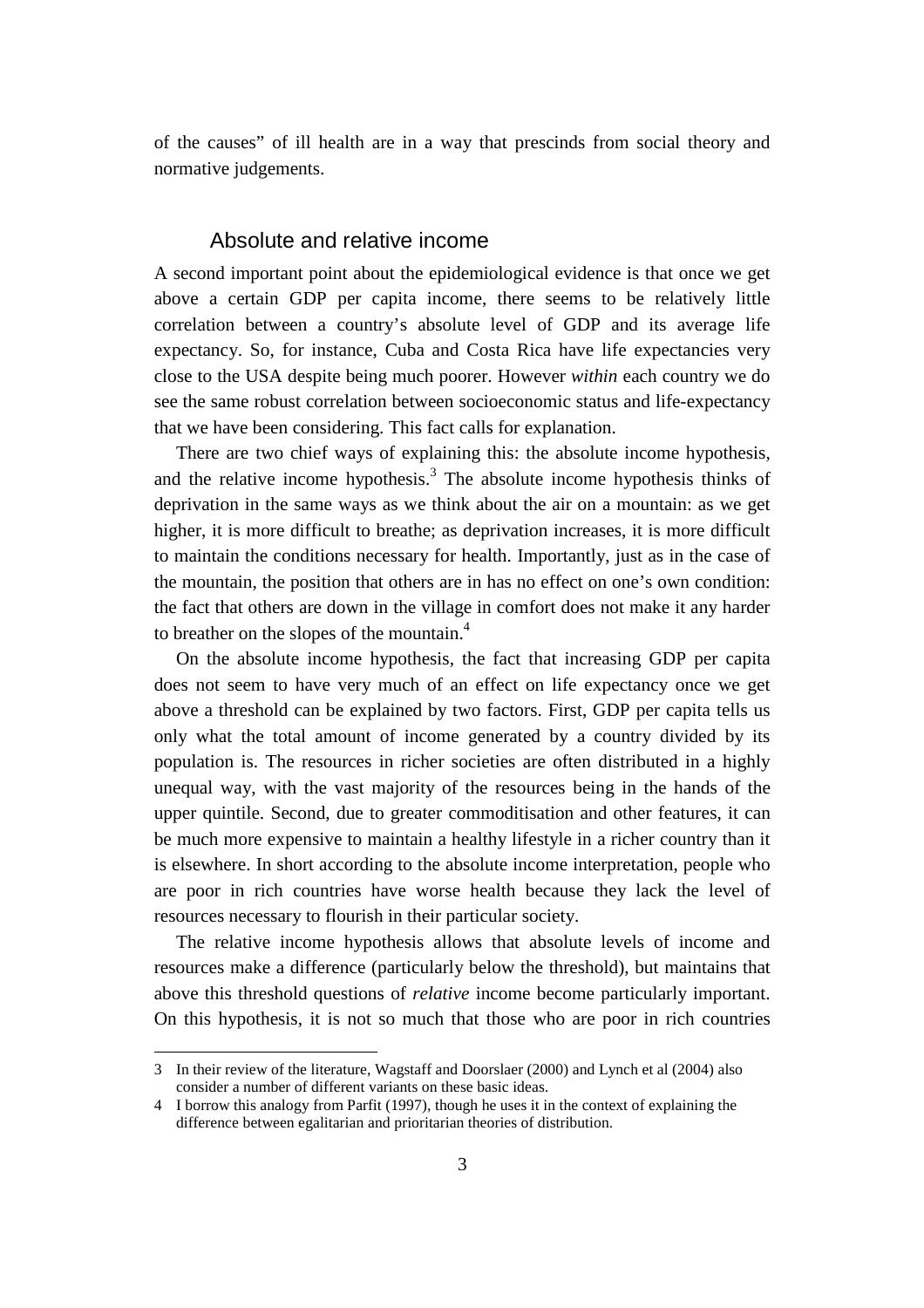have less than they need, but rather that the existence of large income inequalities adversely effects social and individual relationships in such a way that it worsens the health of everyone (though in particular the poor). Possible psychological pathways through which this could occur are the destructive effects of income inequality on social capital (Wilkinson 1996, 2000), effort-reward imbalance (Siegrist 1996, Siegrist and Marmot 2004) and decreasing control over the working environment leading to greater stress (Marmot et al. 1997).

Key defenders of the relative income hypothesis (such as Wilkinson 1996) argue that the fact that above the threshold increasing GDP per capita seems to have little effect on life expectancy constitutes strong evidence for the relative income hypothesis. Wilkinson also argues that cross-country comparisons show that societies which have more income inequality have a lower life expectancy than those which are less unequal, and that this further bolsters the relative income hypothesis.

However, as Gopal Sreenivasan argues in this symposium and elsewhere in this journal (2009a, 2009b), things are not so simple. Even if the relative income hypothesis were false and the absolute income hypothesis true, then we would still expect societies with greater income inequality to tend to have worse life expectancies. This is because if we assume (as is plausible) diminishing marginal return from income in relation to health, then more unequal societies will also tend to do worse in terms of life expectancy than more equal societies even on the absolute income approach. So the fact that there is a correlation between greater income inequality and worse average life expectancy does not in itself constitute a reason to favour the relative income hypothesis over the absolute income hypothesis.

Whilst much ink has been spilled within epidemiology over the absolute versus relative income debate, it is far from clear what, from a normative perspective, hangs on it. For both the relative and the absolute income approach imply that if you wish to improve average life expectancy, or improve the condition of the worst off, you should redistribute income and resources in such a way as to make the position of the worst off better. Sreenivasan's article looks at one case where the debate between the relative and absolute income hypotheses does seem to make a difference, namely the dispute between Daniels, Kennedy and Kawachi (2000) and Anand and Peter (2000) about whether the inequalities in health that would remain in a society which distributed its resources according to Rawls's principles of justice would be unfair. As Sreenivasan argues, this whole debate presupposes that the relative income hypothesis is true: if the absolute income hypothesis were true and the relative income hypothesis false, then there could not be any residual inequalities in the relevant sense. For if people's health depends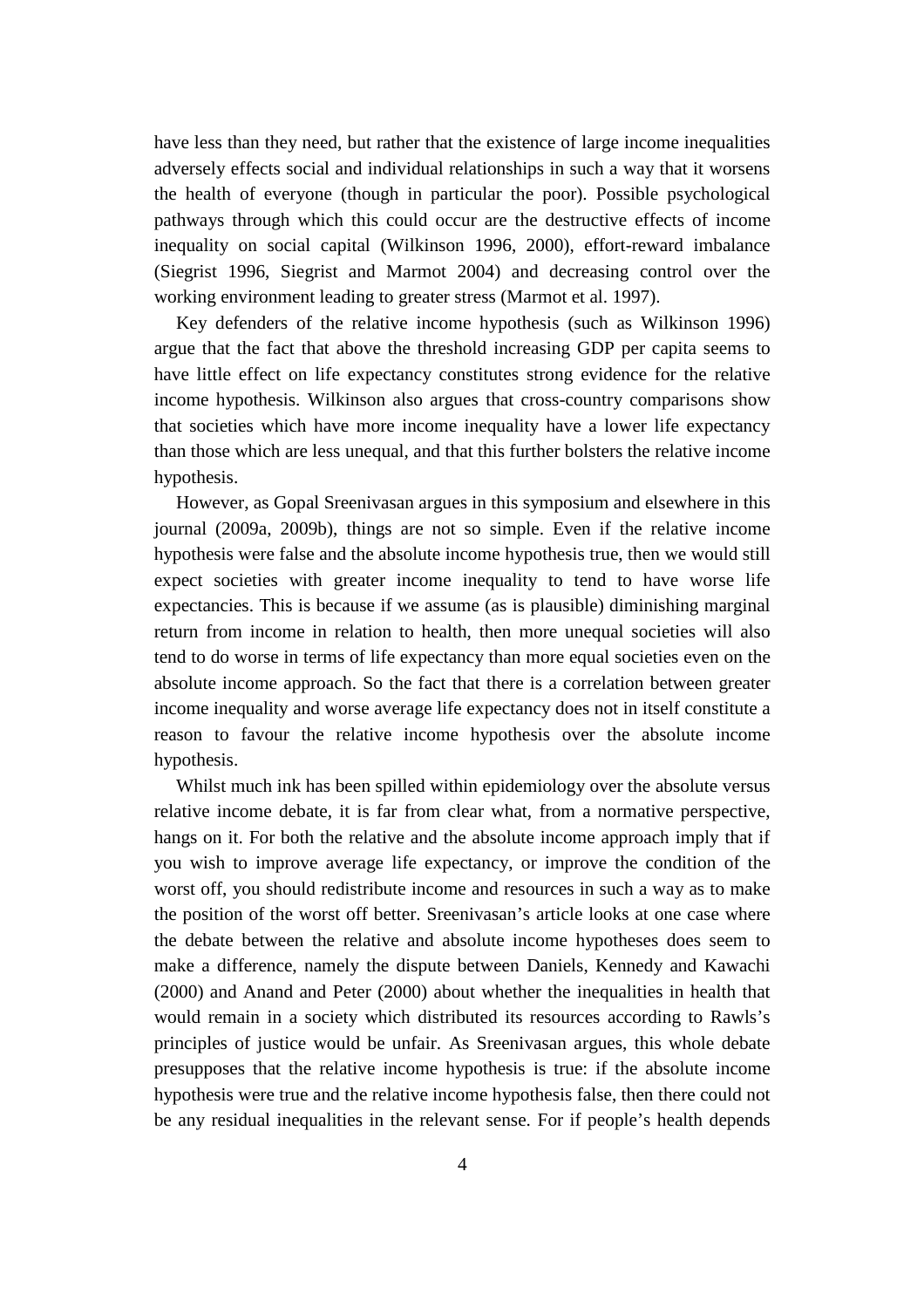only on their absolute level of income and of the other social determinants of health, and Rawls's difference principle by definition requires us to distribute the social determinants of health in such a way that the worst off have the biggest possible share, then the inequalities in health which remain under the difference principle will count as unavoidable insofar as we would not be able to remediate them without making the absolute level of the worst off even worse.

# Reasons to alleviate health inequalities

Much of the normative debate on health inequalities has focused on questions of justice. However, as Hausman argues in his rich and intricate contribution, there are also other reasons than justice for wanting to alleviate health inequalities. For instance, a concern with wellbeing would also lead us to a policy of equalising incomes, given diminishing marginal utility of extra money; and studying the causes of incidence of disease can allow us more insight into how we should go about intervening to help people attain wellbeing.

The standard move in understanding which inequalities in health are unjust has been distinguishing between health inequalities and health *inequities,* where health inequities are that subset of health inequalities which require social remediation. Whitehead and Dahlgren define these as inequalities which are not only 'unnecessary and avoidable but, in addition are also considered unfair and unjust'. (1990, p.5) Working out what should count as avoidable and what unfair in this context is complex, as all the papers in this symposium attest. The first task is to work out the value of health relative to that of other goods that a society should be pursuing. Whilst it might seem initially tempting to think that health is the most important good that governments should pursue, this is on reflection rather implausible. This is because in our own lives we regularly make tradeoffs between health and other goods; and moreover, we tend to think that it is legitimate to do so on a policy basis as well. (Dworkin 2000, pp. 307-319)

So given that there seem to be goods other than health which matter for the sake of justice, health cannot be the only good that societies should be concerned with. The key question is whether just societies should be interested in the distribution of health for its own sake, or rather whether they should care fundamentally only about different or more basic goods such as welfare, resources or liberty and pursue health only insofar as it is compatible with these more basic goals.<sup>5</sup> Sreenivasan (following Peters 2001) labels these direct and indirect approaches to health inequalities respectively.

<sup>5</sup> I discuss these issues at more length in Wilson 2009a and 2009b.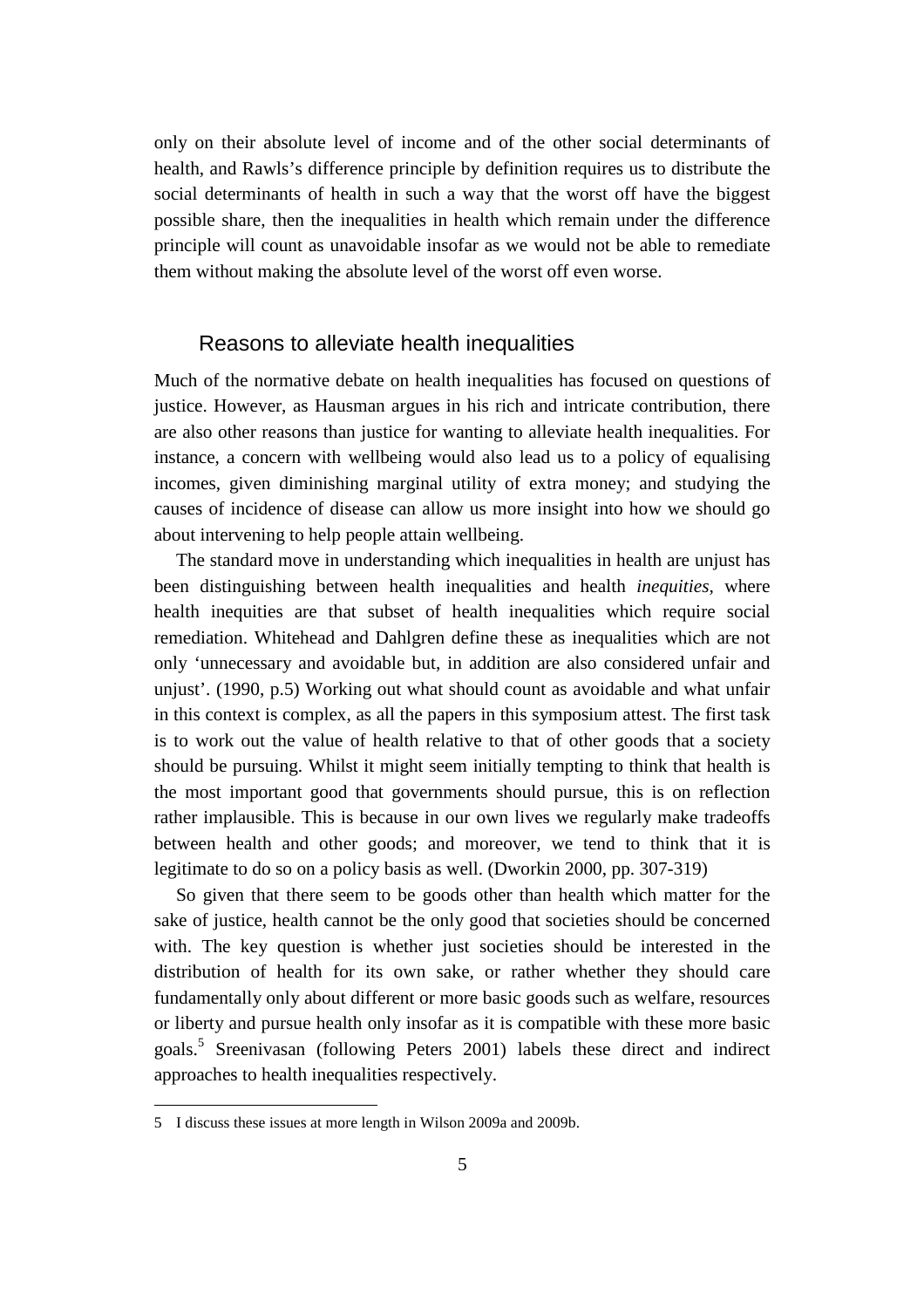The intuitive importance of health and healthcare lends some plausibility to a direct approach to health inequalities. But if we do adopt a direct approach to health, it seems that we must also adopt a pluralist approach, given that there are goods other than health which matter for their own sake for a just society.

Pluralist accounts (such as the capabilities approach, which Wolff and Venkatapuram use) notoriously face a challenge: if we have plural and incommensurable goods, how can we rank actions and policies? Wolff argues that this need not be a deep problem in practice, if one or both of the following assumptions are true: first, if human beings are in fact capable of reaching a broad consensus about which of the capabilities are most important, or second, if we tend to see clustering of capabilities, so that those who do well on one capability will tend to do well on the others, and those who do badly on one will tend to do badly on the others. In the second case, because the same people will do poorly on a wide range of capabilities, even if individuals rank the different capabilities differently in terms of importance, they will agree about who is worst off overall.

Wolff argues that in societies as we find them, there is reason to think that both assumptions are true, and that because of this pluralism need not prevent us from formulating effective policies. Indeed, if Wolff is correct, it gives us an enlightening new way of thinking about what the purpose of government action should be: declustering disadvantage—where if we successfully decluster disadvantage we make it the case that there is no group in society who are worst off overall.

# References

- Anand, S. and Peter, F. (2000). Equal Opportunity. In Cohen J. and Rogers J., eds. *Is inequality bad for our health?* Boston: Beacon Press.
- Chandola, T., Bartley M, Sackera, A., Jenkinson, C. and Marmot M. (2003). Health selection in the Whitehall II study, UK. *Social Science & Medicine*, **56**(10), 2059-2072.
- CSDH (2008). *Closing the gap in a generation: health equity through action on the social determinants of health.* Final Report of the Commission on Social Determinants of Health. Geneva, World Health Organization.
- Daniels, N. (2008). *Just Health: Meeting Health Needs Fairly*. Cambridge: Cambridge University Press.
- Daniels, N. and Kennedy, B. and Kawachi, I. (2000). Why Justice is Good for our Health. In Cohen J. and Rogers J. eds. *Is inequality bad for our health?* Boston: Beacon Press.
- Dworkin R. (2000). *Sovereign Virtue: The Theory and Practice of Equality*.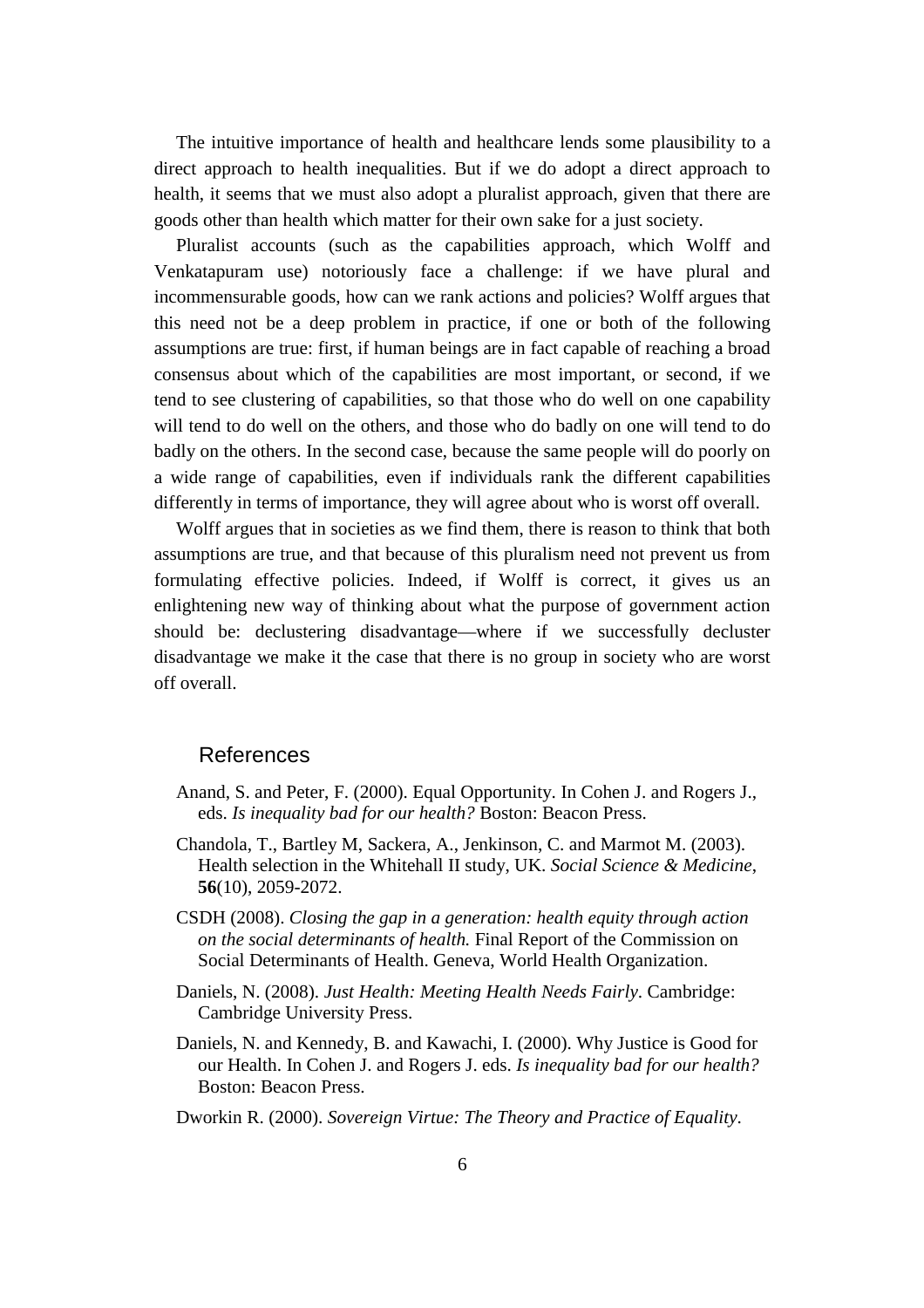Cambridge, Mass.: Harvard University Press.

- Hausman, Daniel (2009). Benevolence, Justice, Well-Being and the Health Gradient. *Public Health Ethics*
- Lynch, J. et al. (2004). Is Income Inequality a Determinant of Population Health? Part 1. A Systematic Review, *The Milbank Quarterly*, **82**(1), 5-99.
- Marmot, M., Rose, G., Shipley M., and Hamilton, P. (1978). Employment Grade and Coronary Heart Disease in British Civil Servants. *Journal of Epidemiology and Community Health,* **32**, 244-9.

Marmot M. et al. (1997). Contribution of job control to social gradient in

coronary heart disease incidence. *Lancet,* **350**, 235–240.

- Marmot, M. (2004). *Status Syndrome: How Your Social Standing Directly Affects Your Health and Life Expectancy.* London: Bloomsbury.
- Parfit, D. (1997). Equality and Priority. *Ratio*, **10**(3), 202-221.
- Peter, F. (2001). Health Equity and Social Justice. *Journal of Applied Philosophy*, **18**(2), 159-170.
- Rose, G. (1985). Sick Individuals and Sick Populations. *International Journal of Epidemiology* **14**, 32–38.
- Siegrist, J. (1996). Adverse health effects of high effort low reward conditions at work. *Journal of Occupational Health Psychology* **1**, 27-43.
- Siegrist, J & Marmot M. (2004). Health inequalities and the psychosocial environment - two scientific challenges. *Social Science & Medicine*, **58**(8), 1463-1473.
- Sreenivasan, G. (2009). Ethics and Epidemiology: The Income Debate. *Public Health Ethics*, **2**(1), 45-52.
- Sreenivasan, G. (2009). Ethics and Epidemiology: Residual Health Inequalities. *Public Health Ethics*.
- Venkatapuram, S. (2009). A Bird's Eye View. *Public Health Ethics*
- Wagstaff, A. & van Doorslaer, E., (2000). Income Inequality and Health: What Does the Literature Tell Us? *Annual Review of Public Health*, **21**(1), 543- 567.
- Whitehead, M. (1990). *The Concepts and Principles of Equity and Health*. Copenhagen: WHO Regional Office for Europe. (Document number: EUR/ICP/RPD 414. Available from: http://whqlibdoc.who.int/euro/- 1993/EUR\_ICP\_RPD\_414.pdf)
- Wilkinson R. (1996). *Unhealthy Societies: The Afflictions of Inequality*. London: Routledge.
- Wilkinson, R. (2000). Inequality and the social environment: a reply to Lynch